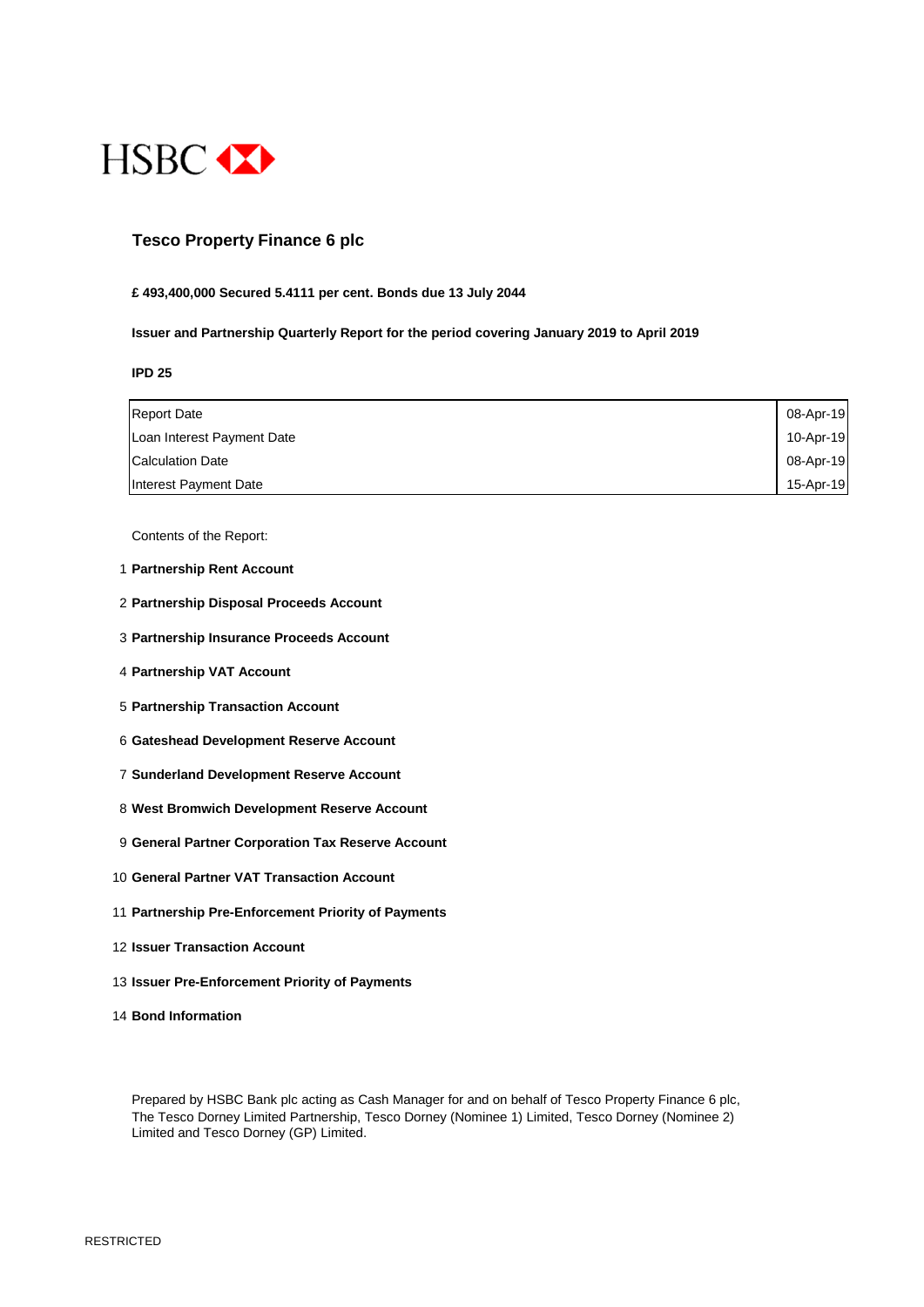#### **1. Partnership Rent Account**

|             | <b>Opening Balance</b>                                      | $\overline{\phantom{0}}$ | Cr    |  |
|-------------|-------------------------------------------------------------|--------------------------|-------|--|
| <b>DATE</b> | <b>ENTRY DETAILS</b>                                        | AMOUNT (£)               | Cr/Dr |  |
| 01-Feb-19   | Credit Interest                                             | 916.16 Cr                |       |  |
| 01-Mar-19   | <b>Credit Interest</b>                                      | $0.28$ Cr                |       |  |
| 21-Mar-19   | <b>TSL AP ELECTRONIC</b>                                    | 1,842,098.03 Cr          |       |  |
| 21-Mar-19   | Tesco Rent                                                  | 5,129,502.27 Cr          |       |  |
| 01-Apr-19   | Credit Interest                                             | 764.32 Cr                |       |  |
| 10-Apr-19   | Credit Interest Transfer to Partnership Transaction Account | 1,680.76 Dr              |       |  |
| 10-Apr-19   | To Partnership Transaction Account                          | 6,971,600.30 Dr          |       |  |
|             | <b>Closing Balance</b>                                      | -                        | Cr    |  |

# **2.Partnership Disposal Proceeds Account**

# **3.Partnership Insurance Proceeds Account**

#### **4. Partnership VAT Account**

|                        | <b>Opening Balance</b>                                                          | 1,310,356.87 Cr                    |       |
|------------------------|---------------------------------------------------------------------------------|------------------------------------|-------|
| DATE                   | <b>ENTRY DETAILS</b>                                                            | AMOUNT (£)                         | Cr/Dr |
| 25-Jan-19<br>21-Mar-19 | HMRC VAT payment<br>Tesco Dorney Limited Partnership                            | 1,224,730.14 Dr<br>1,027,842.50 Cr |       |
| 21-Mar-19<br>10-Apr-19 | Tesco Dorney Limited Partnership<br>Transfer to Partnership transaction account | 252,645.23 Cr                      | Dr    |
|                        | <b>Closing Balance</b>                                                          | 1,366,114.46 Cr                    |       |

# **5. Partnership Transaction Account**

|           | Opening Balance                     | 410.428.57 Cr   |       |
|-----------|-------------------------------------|-----------------|-------|
| DATE      | <b>ENTRY DETAILS</b>                | AMOUNT (£)      | Cr/Dr |
| 08-Apr-19 | <b>Credit Interest</b>              | 981.80 CR       |       |
| 10-Apr-19 | Credit Interest from other accounts | 1.680.76 Cr     |       |
| 10-Apr-19 | <b>Transfer from Rent</b>           | 6,971,600.30 Cr |       |
| 10-Apr-19 | <b>Trustee Fee</b>                  | 1,500.00 Dr     |       |
| 10-Apr-19 | <b>Ongoing Fee</b>                  | 74,189.45 Dr    |       |
| 10-Apr-19 | <b>Expenses</b>                     | 38,281.52 Dr    |       |
| 10-Apr-19 | Partnership Swap payment            | 826,776.60 Cr   |       |
| 10-Apr-19 | <b>Partnership Debt</b>             | 7,862,006.26 Dr |       |
|           | Closing Balance                     | 235.490.80 Cr   |       |

# **Expense Reserve Ledger - Max GBP 500,000.00**

| DATE                   | <b>ENTRY DETAILS</b>                            | AMOUNT (£)                     | Cr/Dr |
|------------------------|-------------------------------------------------|--------------------------------|-------|
| 10-Apr-19<br>10-Apr-19 | Ledger Receipts to date<br><b>Ledger Credit</b> | 410,428.57 Cr<br>174,937.77 Cr |       |
|                        | Closing Balance                                 | 235,490.80 Cr                  |       |

 $\mathsf{r}$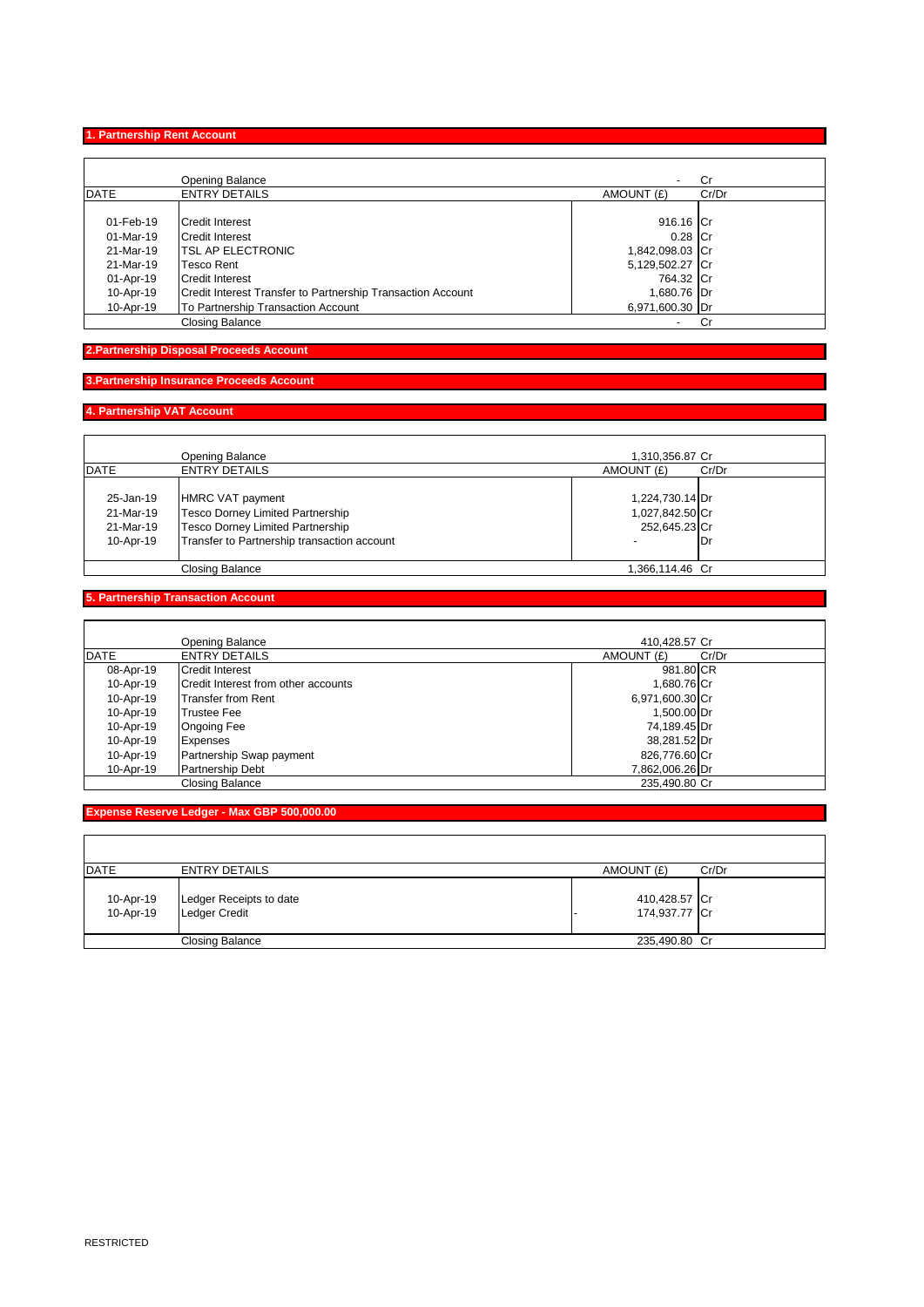#### **6. Gateshead Development Reserve Account**

|             | Opening Balance                                             | 2,832,476.67 Cr     |  |
|-------------|-------------------------------------------------------------|---------------------|--|
| <b>DATE</b> | <b>ENTRY DETAILS</b>                                        | AMOUNT (£)<br>Cr/Dr |  |
|             |                                                             |                     |  |
| 25-Jan-19   | Expenses                                                    | 27,555.26 Dr        |  |
| 01-Feb-19   | <b>Credit Interest</b>                                      | 929.11 Cr           |  |
| 15-Feb-19   | Expenses                                                    | 44,003.04 Dr        |  |
| 01-Mar-19   | <b>Credit Interest</b>                                      | 854.22 Cr           |  |
| 12-Mar-19   | Expenses                                                    | 236,303.30 Dr       |  |
| 01-Apr-19   | <b>Credit Interest</b>                                      | 886.77 Cr           |  |
| 10-Apr-19   | Credit Interest Transfer to Partnership Transaction Account | 1Dr<br>٠            |  |
|             | Closing Balance                                             | 2,527,285.17 Cr     |  |

# **7. Sunderland Development Reserve Account**

|             | Opening Balance                                             | 481,143.50 Cr            |       |
|-------------|-------------------------------------------------------------|--------------------------|-------|
| <b>DATE</b> | <b>ENTRY DETAILS</b>                                        | AMOUNT (£)               | Cr/Dr |
|             |                                                             |                          |       |
| 01-Feb-19   | Credit Interest                                             | 158.18 Cr                |       |
| 01-Mar-19   | Credit Interest                                             | 147.69 Cr                |       |
| 01-Apr-19   | Credit Interest                                             | 163.56 Cr                |       |
| 10-Apr-19   | Credit Interest Transfer to Partnership Transaction Account | $\overline{\phantom{0}}$ | 1Dr   |
|             | Closing Balance                                             | 481,612.93 Cr            |       |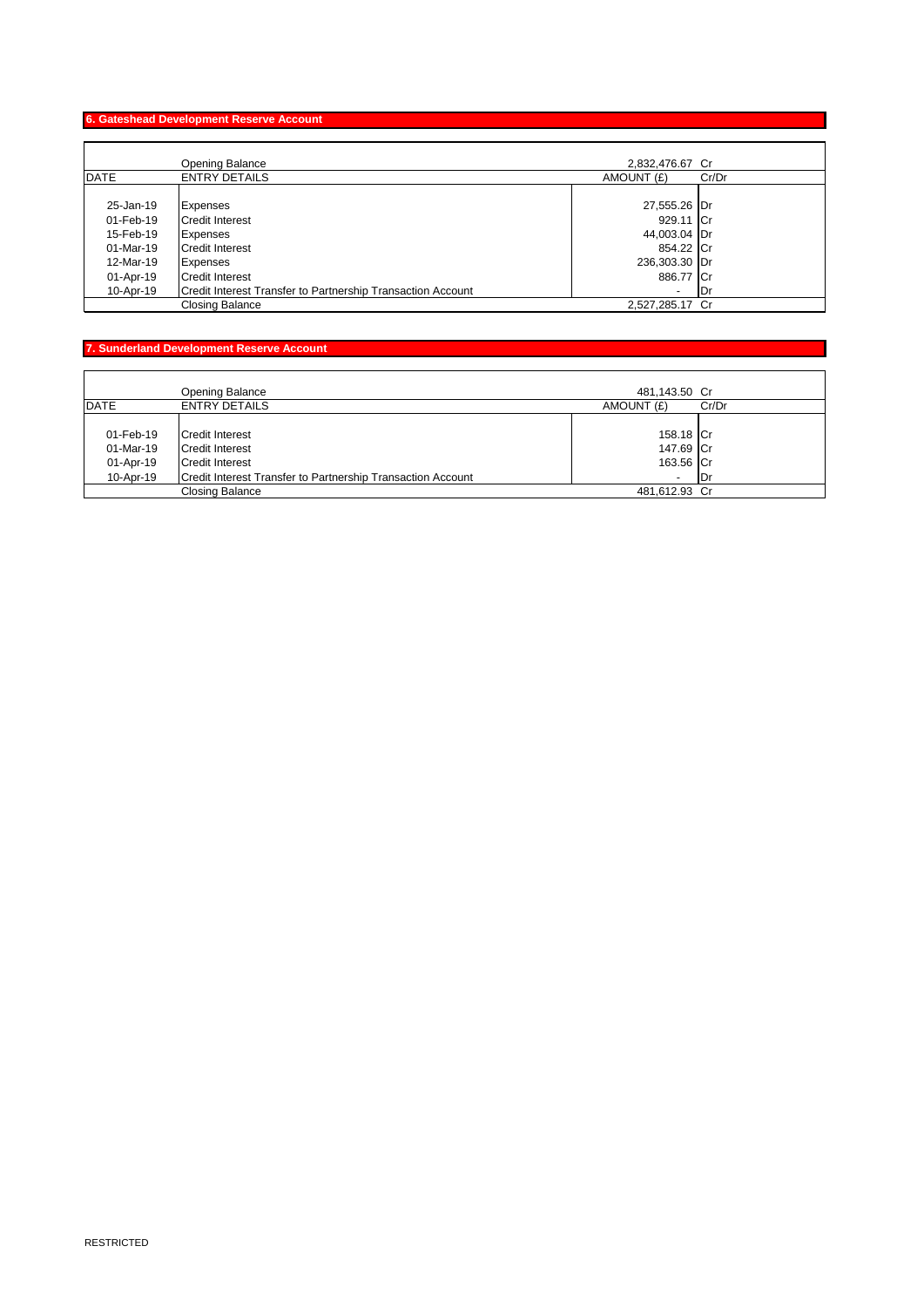# **8. West Bromwich Development Reserve Account**

|             | <b>Opening Balance</b>                                      | 13,514.31 Cr             |       |
|-------------|-------------------------------------------------------------|--------------------------|-------|
| <b>DATE</b> | <b>ENTRY DETAILS</b>                                        | AMOUNT (£)               | Cr/Dr |
|             |                                                             |                          |       |
| 01-Feb-19   | <b>Credit Interest</b>                                      | 4.44 Cr                  |       |
| 01-Mar-19   | <b>Credit Interest</b>                                      | 4.15 Cr                  |       |
| 01-Apr-19   | <b>Credit Interest</b>                                      | 4.59 Cr                  |       |
| 10-Apr-19   | Credit Interest Transfer to Partnership Transaction Account | $\overline{\phantom{0}}$ | 1Dr   |
|             | <b>Closing Balance</b>                                      | 13,527.49 Cr             |       |

**9. General Partner Corporation Tax Reserve Account** 

**10. General Partner Vat Transaction Account**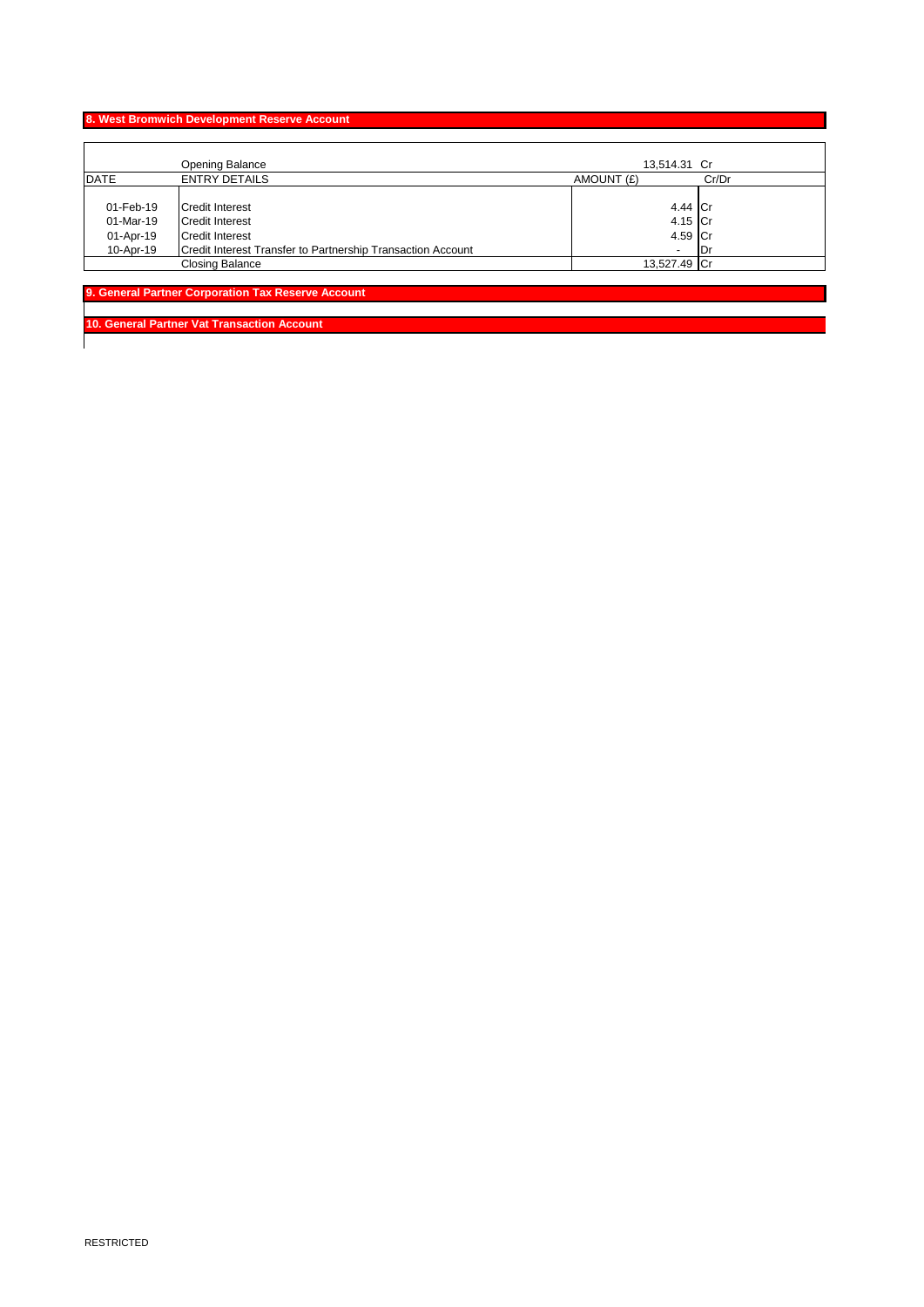#### **11. Partnership Pre-Enforcement Priority of Payments**

|           |                                                                             | <b>Funds Paid Out of</b> | <b>Funds Received into</b> |
|-----------|-----------------------------------------------------------------------------|--------------------------|----------------------------|
| Date      |                                                                             | account(E)               | account(E)                 |
| 10-Apr-19 |                                                                             |                          |                            |
|           | <b>Partnership Available Funds</b>                                          |                          |                            |
|           |                                                                             |                          |                            |
|           | a Rental Income                                                             |                          | 6,971,600.31               |
|           | b Funds from Issuer under Partnership Swaps                                 |                          | 5,650,626.00               |
|           | c From Partnership VAT Account                                              |                          |                            |
|           | d From Partnership Disposal Proceeds Account                                |                          |                            |
|           | e From Partnership Insurance Proceeds Account                               |                          |                            |
|           | f Interest received by the Partnership Accounts and Rent Account            |                          | 2,662.56                   |
|           | g Eligible Investment Earnings by Partnership                               |                          |                            |
|           | h Advance under Partnership Expenses Facility                               |                          |                            |
|           | i Net proceeds of a CPO Disposal or a Mortgage Property                     |                          |                            |
|           | From 3rd anniversay of Closing, funds from Subordinated Loan Reserve Ledger |                          |                            |
|           | k Net proceeds of a disposal of a Mortgage Property                         |                          |                            |
|           | Any other sums standing to the credit of the Partnership Transaction Ac     |                          | 174,937.76                 |
|           | Partnership Expense Reserve Ledger                                          |                          |                            |
|           | Interest Reserve Ledger                                                     |                          |                            |
|           |                                                                             |                          |                            |
|           |                                                                             |                          |                            |
|           |                                                                             |                          |                            |
|           | <b>Partnership Pre-Enforcement Priority of Payments</b>                     |                          |                            |
|           | a Partnership Security Trustee Fees                                         | 1,500.00                 |                            |
|           | b (Ongoing Partnership Facility Fee)                                        | 68,189.45                |                            |
|           | c Partnership Operating Expenses excluding GP UK Tax                        | 38,281.52                |                            |
|           | d Partnership Operator Fee                                                  |                          |                            |
|           | d Property Advisor Fee (Annual 40K)                                         |                          |                            |
|           | d Nominees Corporate Services Provider Fee                                  |                          |                            |
|           | d Nominees Holdco Corporate Services Provider Fee                           |                          |                            |
|           | d Nominees Side Letter payments                                             |                          |                            |
|           | d Nominees Holdco Side Letter payments                                      |                          |                            |
|           | d Account Bank Fee                                                          |                          |                            |
|           | d Cash Manager Fee                                                          |                          |                            |
|           | d Woolwich Cash Manager Fee                                                 |                          |                            |
|           |                                                                             |                          |                            |
|           | d Issuer Account Bank, PPA CM, CSP Fee (Ongoing Partnership Facility Fee)   | 5,250.00                 |                            |
|           | d Headlease payment                                                         |                          |                            |
|           | e Partnership Expenses Ledger payment (RPI Indexed)                         |                          |                            |
|           | Partnership Debt Interest                                                   | 6,429,286.26             |                            |
|           | f Partnership Swap payment                                                  | 4,823,849.40             |                            |
|           | g Partnership Debt Principal                                                | 1,432,720.00             |                            |
|           | Issuer Partnership Swap Termination Amount (Ongoing Partnership Facility    |                          |                            |
|           | h Fee)                                                                      | 750.00                   |                            |
|           | i Property Pool Manager Fee (reserved)                                      |                          |                            |
|           | <b>Partnership Swap Termination Amount</b>                                  |                          |                            |
|           | k Partnership Expenses Ledger payment                                       |                          |                            |
|           | <b>Alteration Adjustment Rent</b>                                           |                          |                            |
|           | m Substitution Adjustment Rent                                              |                          |                            |
|           | n Credited to Subordinated Loan Reserve Ledger                              |                          |                            |
|           | o Payments to the Subordinated Loan Facility Provider                       |                          |                            |
|           | p Partnership Distribution Account                                          |                          |                            |
|           | Totals                                                                      | 12,799,826.63            | 12,799,826.63              |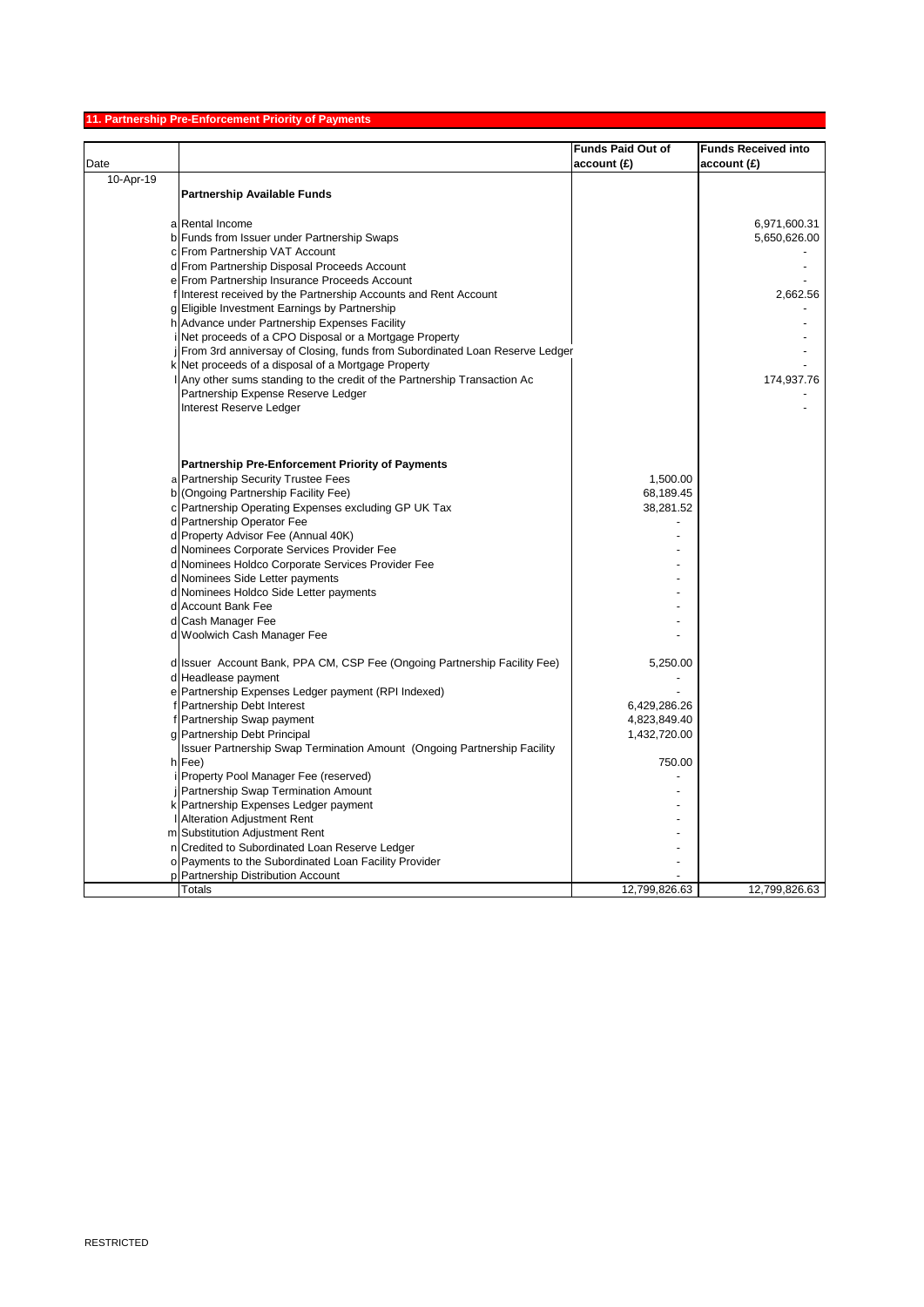# **12. Issuer Transaction Account**

|             | <b>Opening Balance</b> | 32,025.45 Cr        |  |
|-------------|------------------------|---------------------|--|
| <b>DATE</b> | <b>ENTRY DETAILS</b>   | AMOUNT (£)<br>Cr/Dr |  |
|             |                        |                     |  |
| 01-Feb-19   | <b>Credit Interest</b> | 46.67 CR            |  |
| 01-Mar-19   | <b>Credit Interest</b> | 9.84 CR             |  |
| 01-Apr-19   | <b>Credit Interest</b> | 10.90 CR            |  |
| 15-Apr-19   | <b>Swaps Receipts</b>  | 826,776.60 Cr       |  |
| 15-Apr-19   | Swap Pays              | 826,776.60 Dr       |  |
| 15-Apr-19   | Partnership Debt       | 7,936,195.71 Cr     |  |
| 15-Apr-19   | <b>Expenses</b>        | 73,439.45 Dr        |  |
| 15-Apr-19   | <b>Notes</b>           | 7,862,006.26 Dr     |  |
|             | Closing Balance        | 32.842.86 Cr        |  |

# **13. Issuer Pre-Enforcement Priority of Payments**

|           |                                                        | <b>Funds Paid Out of</b> | <b>Funds Received into</b> |
|-----------|--------------------------------------------------------|--------------------------|----------------------------|
| Date      |                                                        | account(E)               | account(E)                 |
| 15-Apr-19 |                                                        |                          |                            |
|           | <b>Issuer Available Funds</b>                          |                          |                            |
|           | a Funds due to Issuer under Partnership Swap Agreement |                          | 4,823,849.40               |
|           | b Amounts due to Issuer in respect of Partnership Loan |                          | 7,936,195.71               |
|           | c Any amount due to Issuer under Issuer Swap Agreement |                          | 5,650,626.00               |
|           | d Interest Received by Issuer on Transaction Account   |                          |                            |
|           | e Eigible Investment Earnings                          |                          |                            |
|           |                                                        |                          |                            |
|           | <b>Issuer Pre-Enforcement Priority of Payments</b>     |                          |                            |
|           | a Bond Trustee Fee                                     | 1,200.00                 |                            |
|           | a Issuer Security Trustee Fee                          | 1,500.00                 |                            |
|           | b Issuer Operating Expenses                            | 65,489.45                |                            |
|           | Tax                                                    |                          |                            |
|           | c Issuer/Issuer Holdco Corporate Services Provider Fee |                          |                            |
|           | c Paying Agent Fee                                     | 500.00                   |                            |
|           | c Account Bank Fee                                     | 1.000.00                 |                            |
|           | c Cash Manager Fee                                     | 3,750.00                 |                            |
|           | d Bond Interest                                        | 6,429,286.26             |                            |
|           | d Bond Principal                                       | 1,432,720.00             |                            |
|           | d Issuer Swap Provider                                 | 4,823,849.40             |                            |
|           | d Partnership Swap payment                             | 5,650,626.00             |                            |
|           | e Issuer Profit                                        | 750.00                   |                            |
|           | f Swap Subordinated Amounts                            |                          |                            |
|           | g Issuer Partnership Swap Termination Amount           |                          |                            |
|           | h Issuer Transaction Account                           |                          |                            |
|           |                                                        |                          |                            |
|           | Totals                                                 | 18,410,671.11            | 18,410,671.11              |